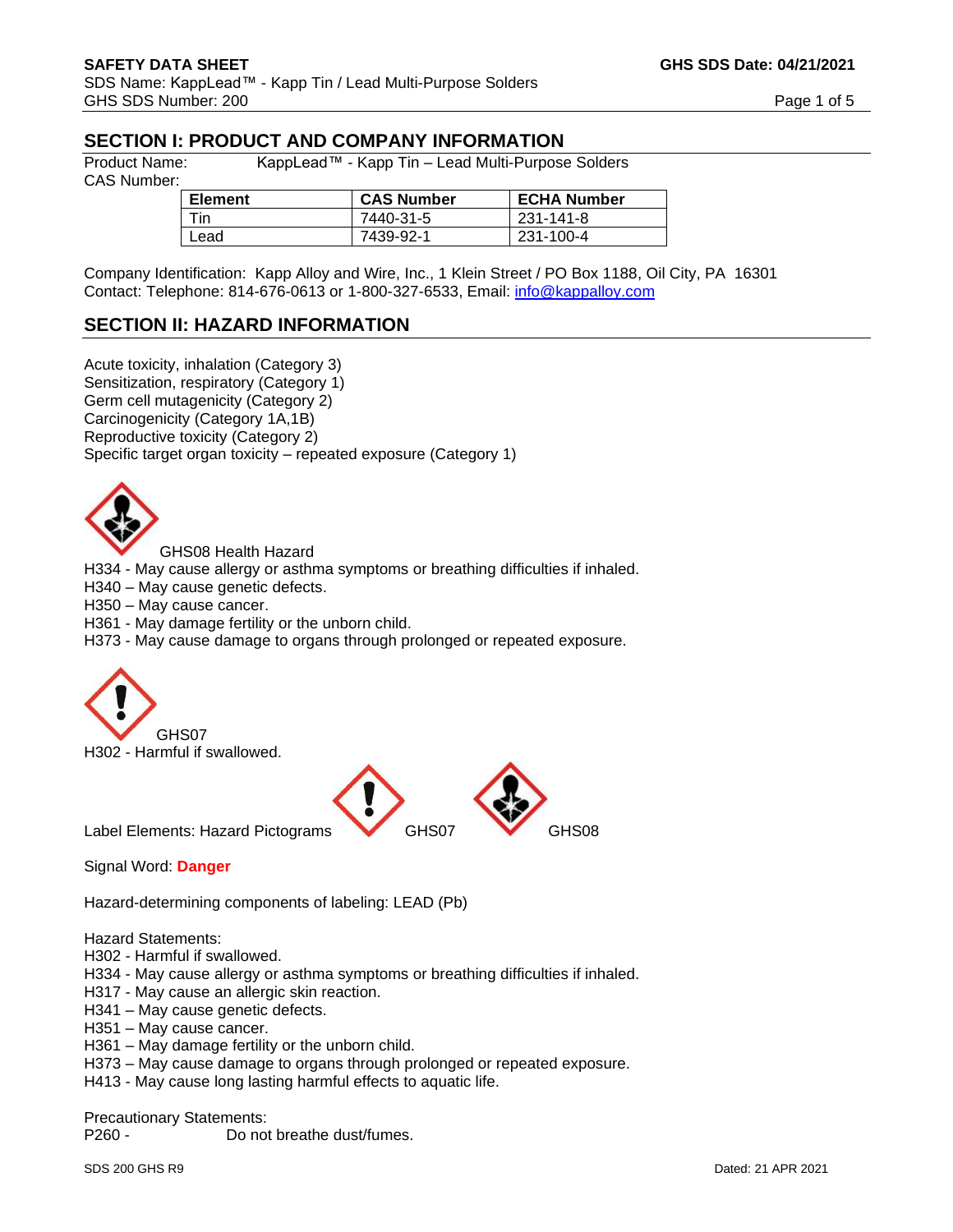SDS Name: KappLead™ - Kapp Tin / Lead Multi-Purpose Solders

| GHS SDS Number: 200 | Page 2 of 5                                                                                              |
|---------------------|----------------------------------------------------------------------------------------------------------|
| P263 -              | Avoid contact during pregnancy/while nursing.                                                            |
| $P264 -$            | Wash thoroughly after handling.                                                                          |
| $P270 -$            | Do not eat, drink or smoke when using this product.                                                      |
|                     | P305+P351+P338 – IF IN EYES: Flush with water for at least 15 minutes to remove irritant. Remove contact |
|                     | lenses, if present and easy to do. Continue rinsing. Consult a physician.                                |
| $P304 + P341 -$     | IF INHALED: Terminate exposure and remove to fresh air. Call physician; advise of                        |
|                     | chemical composition (section III).                                                                      |
| D300TD350           | IF ON SKIN: Wash thoroughly with soan and water to remove any residue. If a rash                         |

P302+P352 IF ON SKIN: Wash thoroughly with soap and water to remove any residue. If a rash develops, call a physician.

P501 - Dispose of contents/container in accordance with local/national/international regulations.

#### PRIMARY ROUTES OF ENTRY

- Inhalation: fumes
- Ingestion: Solid metals not edible; highly unlikely
- Skin Absorption: N/A

#### POTENTIAL HEALTH EFFECTS

EYES: Moderately irritating to the eyes. Tearing and redness.

SKIN: May cause slight skin irritation.

#### INHALATION and INGESTION:

ACUTE OVEREXPOSURE

- Flu-like symptoms (nausea, constipation, headache, dizziness) self-limiting, usually disappear within 24 hours after removal from product exposure.
- Proposition 65 Warning: THIS PRODUCT CONTAINS LEAD, WHICH IS KNOWN TO THE STATE OF CALIFORNIA TO CAUSE CANCER AND BIRTH DEFECTS OR OTHER REPRODUCTIVE HARM.

SEVERE SHORT-TERM OVEREXPOSURE

• May lead to central nervous system disorders, characterized by drowsiness, seizures, coma death. It should be recognized that exposure of this magnitude in an industrial environment is extremely unlikely.

CHRONIC OVEREXPOSURE (symptoms and effects)

• Systemic poisoning with symptoms of metallic taste, anemia, insomnia, weakness, constipation, abdominal pain, gastrointestinal disorders, joint and muscle pain and muscular weakness. May cause damage to the blood forming, nervous, kidneys and reproductive systems. Damage may include reduced fertility in both men and women, damage to the fetus of exposed regnant women, anemia, muscular weakness and kidney dysfunction.

MEDICAL CONDITIONS POSSIBLY AGGRAVATED BY EXPOSURE TO LEAD:

• Diseases of the blood and blood forming organs, kidneys, nervous and reproductive systems.

# **SECTION III: COMPOSITION / INGREDIENTS**

| *(Hazardous components 1% or greater; Carcinogens 0.1% or greater) |                             |                              |                              |                  |                                                   |             |
|--------------------------------------------------------------------|-----------------------------|------------------------------|------------------------------|------------------|---------------------------------------------------|-------------|
| <b>Component</b>                                                   | <b>CAS</b><br><b>Number</b> | <b>ECHA</b><br><b>Number</b> | <b>OSHA PEL</b>              | <b>ACGIH TLV</b> | <b>Density</b><br>lbs/in ${}^{3}$ & g/cm ${}^{3}$ | Weight<br>% |
| Tin (Sn)                                                           | 7440-31-5                   | 231-141-8                    | 2 mg/m $3$                   | 2 mg/m $3$       | .264 & 7.307                                      | $5 - 95%$   |
| Lead (Pb)                                                          | 7439-92-1                   | 231-100-4                    | .05 mg/m $^3$<br>(Dust&Fume) | .15 mg/m $^3$    | .4049 & 11.332                                    | $5 - 95%$   |
|                                                                    | $NA = Not Applicable$       |                              | $NE = Not$ Established       |                  | NAIF = No Applicable Information found            |             |

# **SECTION IV: FIRST AID MEASURES**

| Ingestion:  | Drink large quantities of water - induce vomiting.                                                           |
|-------------|--------------------------------------------------------------------------------------------------------------|
|             | Call a physician at once; advise of chemical composition (section III).                                      |
| Skin:       | Wash thoroughly with water to remove any residue. If a rash develops, call a physician.                      |
| Inhalation: | Terminate exposure and remove to fresh air. Call physician; advise of chemical<br>composition (section III). |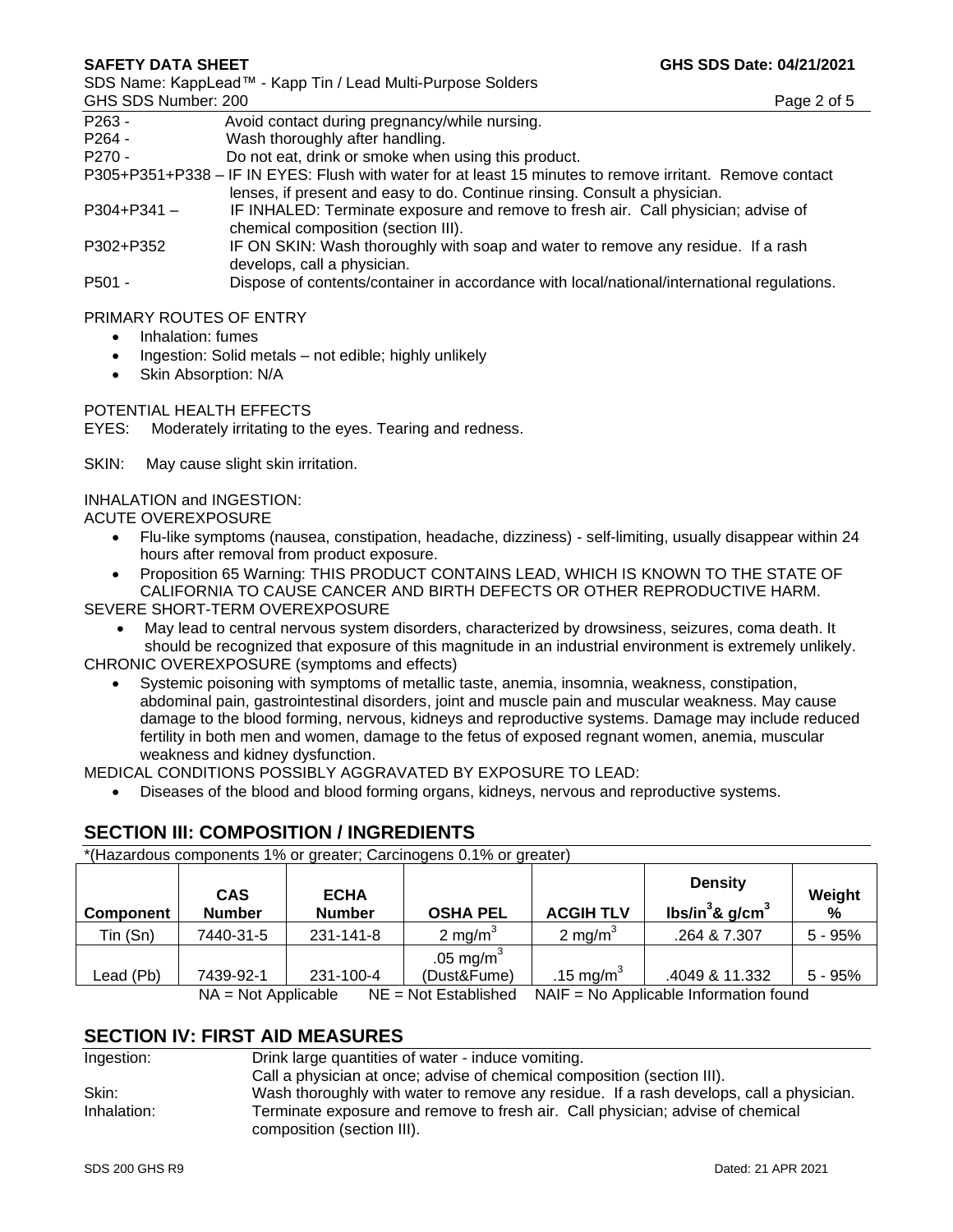SDS Name: KappLead™ - Kapp Tin / Lead Multi-Purpose Solders GHS SDS Number: 200 **Page 3 of 5** Page 3 of 5

Eyes: Flush with water for at least 15 minutes to remove irritant. Remove contact lenses, if easily done. Consult a physician.

# **SECTION V: FIRE FIGHTING MEASURES**

Flash point & Methods Used: N/A Auto Ignition Temperature: N/A Extinguisher Media:

Flammability Limits: (in air, % by volume) LEL: N/A and UEL: N/A CO<sub>2</sub> or dry chemical extinguisher.

## DO NOT USE WATER ON MOLTEN METAL:

LARGE FIRES MAY BE FLOODED WITH WATER FROM A DISTANCE

Special Fire Fighting Procedures Use NIOSH/MSHA -approved self-contained breathing apparatus and full protective clothing if involved in fire.

Unusual Fire and Explosion Hazards Finely divided dust may form explosive mixture with air.

NEVER DROP WATER OR LIQUIDS INTO MOLTEN SOLDER. **\*Do not plunge damp or wet solder bars/pieces into molten solder**

# **SECTION VI: ACCIDENTAL RELEASE MEASURES**

Steps to be taken if material is spilled or released:

- Solder is solid / recyclable
- Vacuuming is recommended for accumulated metal dust from saw/grind operations.

# **SECTION VII: HANDLING AND STORAGE**

Precautions to be taken in handling and storage:

• Dry storage; ambient temperature

- Other Precaution / Special Handling:
	- Wet or moist ingot(s) WILL present an explosion hazard when submerged in molten solder.

### **\*AVOID FIRE/EXPLOSION RISKS. Always preheat ingot before charging into furnace.**

# **SECTION VIII: EXPOSURE CONTROLS / PERSONAL PROTECTION**

Respiratory Protection: Use NIOSH-approved breathing apparatus to prevent exposure to dusts and fumes. Eye Protection: Approved safety glasses/welding goggles, appropriate to your procedure, should be worn.<br>
Ventilation: Cocal Exhaust: YES: Mechanical: YES Special: Conform to your regulatory statutes. Local Exhaust: YES; Mechanical: YES Special: Conform to your regulatory statutes. Other: Standard protective equipment used in soldering (/applicable) operations. \*Protective gloves are recommended, especially for high temperature applications to prevent burns. \*Conform to all local, state, federal regulations.

See also: 29 CFR 1910.132 - 29 CFR 1910.140. *Personal Protective Equipment* 29 CFR 1910.251 - 29 CFR 1910.257. *Welding, Cutting and Brazing*

# **SECTION IX: PHYSICAL AND CHEMICAL PROPERTIES**

Boiling Point: NAIF Melting Point:  $C/361-421^{\circ}F$ Vapor Pressure (mm Hg.): LEAD ONLY: Health Significance ONLY >500°C Vapor Density  $(AIR = 1)$ :  $N/A$ Density: Density: .3367 lbs/cubic inch or 9.320 g/ml Solubility in Water: 0 (solid) Evaporation Rate (Butyl Acetate = 1):  $N/A$ Appearance and Odor: Lustrous, silver metal; odorless / various shapes and sizes.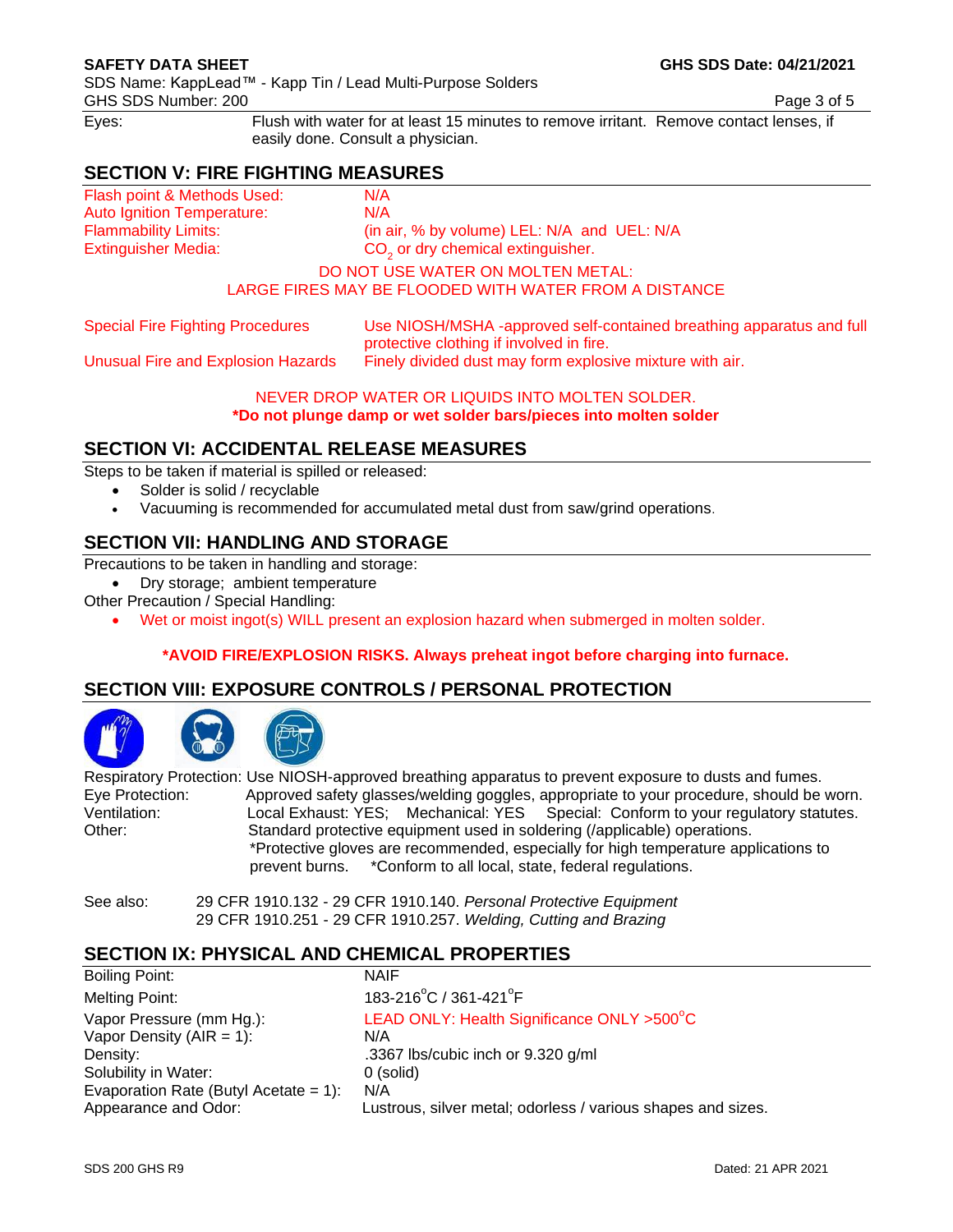# **SECTION X: STABILITY AND REACTIVITY**

| Stability:                               | Stable                                        |
|------------------------------------------|-----------------------------------------------|
| Conditions to avoid:                     | <b>None</b>                                   |
| Incompatibility (materials to avoid):    | Strong Acids, Strong Alkalis                  |
| <b>Hazardous Decomposition Products:</b> | None; Hazardous Polymerization will not occur |
|                                          |                                               |

## **SECTION XI: TOXICOLOGY INFORMATION**

Tin (Sn): Elemental Tin is NOT generally considered to be toxic. Lead (Pb): Chronic exposure to high levels of airborne or ingested lead may result in anemia, insomnia, weakness, constipation, nausea, and abdominal pain. See Section II for more toxicology info.

IT IS UNLIKELY THAT NORMAL EXPOSURE (USING APPROPRIATE PROTECTIVE EQUIPMENT) WOULD RESULT IN ILLNESS.

| $*0 =$ Insignificant | 1 = Sliaht    | $2 =$ Moderate      | $3 = H$ iah       | $4 =$ Extreme  |
|----------------------|---------------|---------------------|-------------------|----------------|
|                      | <b>Health</b> | <b>Flammability</b> | <b>Reactivity</b> | <b>Special</b> |
| <b>NFPA Rating</b>   |               |                     |                   |                |
| <b>HMIS Rating</b>   |               |                     |                   |                |

# **SECTION XII: ECOLOGY INFORMATION**

This product will not biodegrade. It will oxidize if left out in the elements, but will not affect the surrounding ecology. General notes: Do not allow undiluted product or large quantities of it to reach ground water, water course or sewage system. Danger to drinking water if even extremely small quantities leak into the ground. **Results of PBT and vPvB assessment:** PBT: Not applicable; vPvB: Not applicable.

### **SECTION XIII: DISPOSAL CONSIDERATION**

Waste Disposal Method

- Must not be disposed of together with household garbage. Do not allow product to reach sewage system.
- Dispose of product and packaging according to federal, state, local, and OSHA regulations.

# **SECTION XIV: TRANSPORT INFORMATION**

**Ground - DOT Proper Shipping Name: Solder Air - IATA Proper Shipping Name: Solder** Not regulated for transport by US DOT. Not regulated for air transport by IATA.

# **SECTION XV: REGULATORY INFORMATION**

SARA Title III Program:

• This product contains the following toxic chemicals subject to the reporting requirements of EPCRA of 1986 and 40 CFR 372

| <b>CHEMICAL</b><br><b>NAME</b> | <b>AS NO.</b> | <b>ECHANO.</b> | ===<br>%.<br>W.<br>65 M |
|--------------------------------|---------------|----------------|-------------------------|
| 'Dh                            | רח חפו        | $00-4$         | 5-95%                   |
| Lead                           | ວອ-ອ∠-        | 221            |                         |

#### UNITED STATES

HCS Classification: Toxic Material, Irritating material, carcinogen, target organ effects.

U.S. Federal Regulations: All ingredients comply with applicable rules or orders under US TSCA. All components are listed or exempted.

| <b>SARA 313</b>                  | Substance Name |
|----------------------------------|----------------|
| Form R - Reporting Requirements: | Lead           |
| Supplier Notification:           | Lead           |

California Prop. 65: This product contains a substance known to the State of California to cause cancer and birth defects or other reproductive harm. More information at [www.P65Warnings.ca.gov.](http://www.p65warnings.ca.gov/)